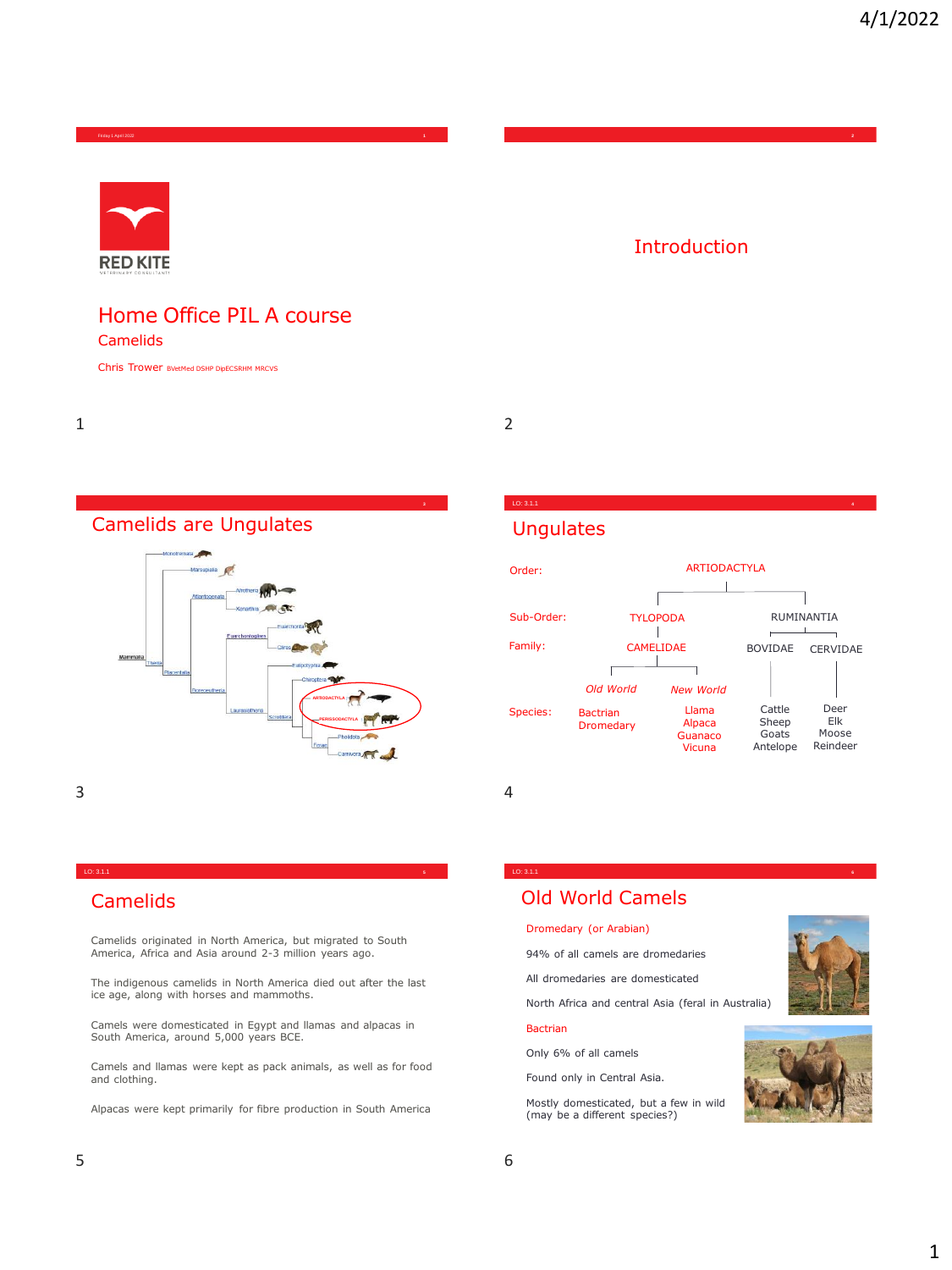#### LO: 3.1.1 **<sup>7</sup>**

## Camels

Typically have humps, which act as an energy reservoir

Adapted to desert conditions - able to withstand heat and cold  $(-20^{\circ}C \text{ to } +30^{\circ}C)$ , and drought conditions.

Used as pack animals in Asia - on the "silk road" connecting Mediterranean through Persia to China

Imported into Australia in 19th century as pack animals

Released into wild in Australia in early 1900's and became feral

1 million in 2008 but culling reduced these to 300,000 by 2013

LO: 3.1.1 **<sup>9</sup>**

LO: 3.1.7 **<sup>11</sup>**

#### LO: 3.1.7 **<sup>8</sup>**

## New World Camelids

Guanacos and vicunas are wild camelids found across South America

#### Vicunas *(Vicugna vicugna)*

Smallest and rarest of the SA Camelids

80% of vicunas live in Peru

#### Guanacos *(Lama guanicoe)*

Larger than vicunas 80% of guanacos live in Patagonia

The largest of the SA camelids. Believed to have originally been domesticated from the guanaco Adults weigh 125- 200 kgs Height to shoulder - 1.2 metres May be multi-coloured Life span 15-20 years

New World Camelids

LO: 3.1.7 **<sup>10</sup>**

Llamas *(Lama glama)*





7 8

#### New World Camelids

#### The Alpaca *(Lama pacos)*

Domesticated from the vicuna.<br>Male - Macho Male - Macho<br>Female - Hembr - Hembra

Adults weigh 50-90 kgs

Huacaya 95% of all UK alpacas Short, crimped "fluffy" fibres

Suri 5% of all UK alpacas Longer, straight fibres in curly locks









 $9 \hspace{2.5cm} 10$ 

### New World Camelids

Do not possess humps Thin and very long-legged Very long neck 10,000 alpacas in the UK 4,000 llamas in the UK Both are used in research





## **Module 3.1**

Basic and Appropriate Biology of Camelids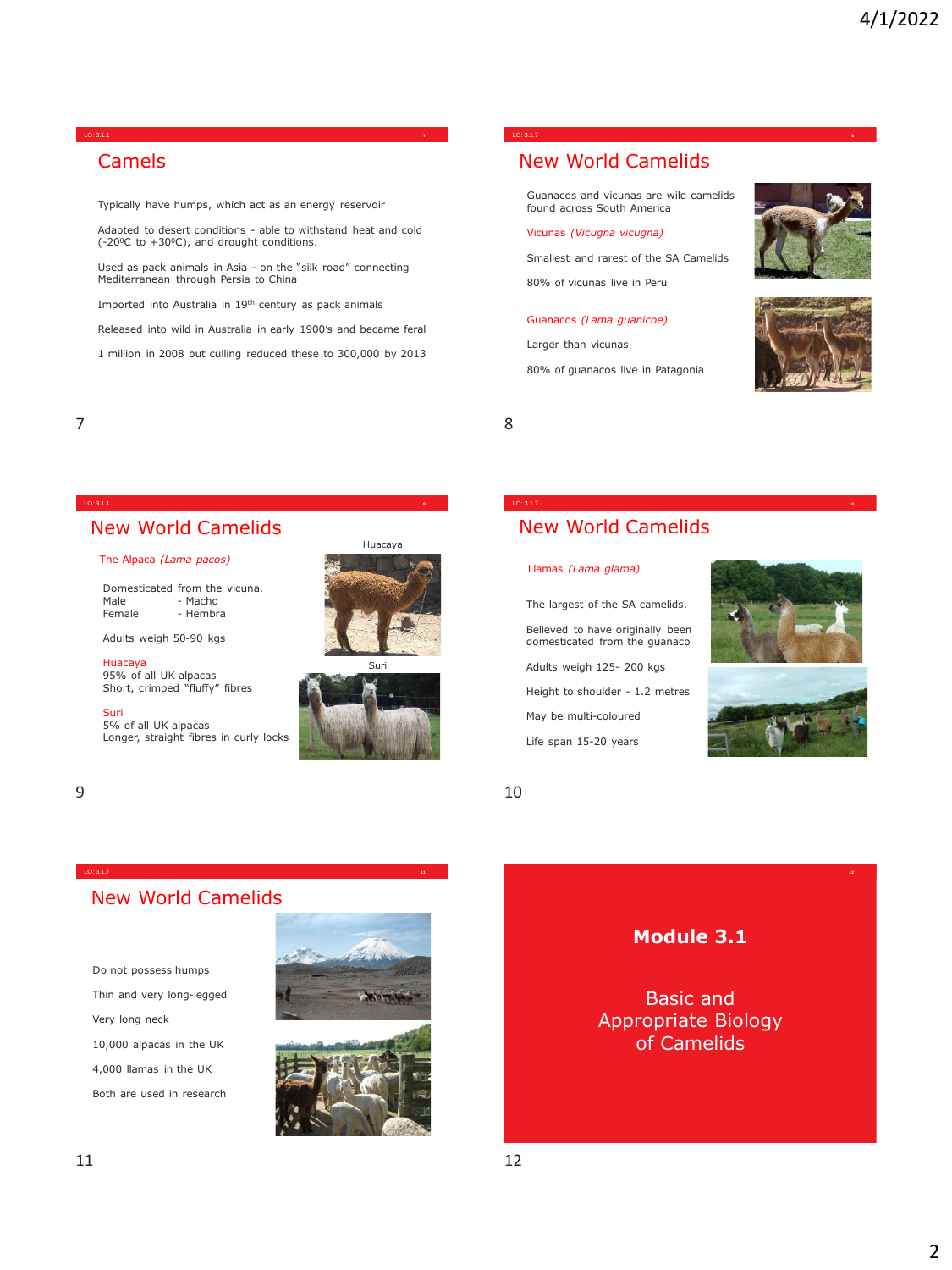#### LO: 3.1.1 **<sup>13</sup>**

### Anatomy

Camelids are not ruminants. They differ in the following respects:

• Do not possess horns or antlers



- Split upper lip each half moves independently
- Have a 3 compartment stomach
- Soft, leathery digital foot pads (toes)
- Toes possess nails, not hooves



## Dentition

| Incisors:  | 1/3 |  |
|------------|-----|--|
| Canines:   | 1/1 |  |
| Premolars: | 2/2 |  |
| Molars:    | 3/3 |  |
|            |     |  |

Difficult to inspect teeth as mouth doesn't open wide.

LO: 3.1.1 **<sup>17</sup>**

LO: 3.1.1 **<sup>15</sup>**

#### $15$  16

## Dentition

Incisor teeth Molar teeth





## LO: 3.1.1 **<sup>14</sup>**

## Anatomy

- Covered in dense hair (fibre)
- No lanolin (cf sheep wool)
- Fused metacarpals and metatarsals
- Tolerate up to 25% loss of bodyweight due to loss of water
- Conserve water by concentrating urine and producing very dry faeces

 $13$  and  $14$ 

#### Dentition

Camelids have dental pads (like ruminants)

But possess canine teeth and also lateral incisors on the upper jaw, which are shaped liked canine teeth (unlike ruminants)

LO: 3.1.1 **<sup>16</sup>**

#### Fighting Teeth

Canines and upper lateral incisors

Larger in males than females

All teeth are erupted by 6 years

Incisors are open-rooted and continually grow until around 8 years of age



### Dentition

Tooth abnormalities in camelids are common

LO: 3.1.1 **<sup>18</sup>**

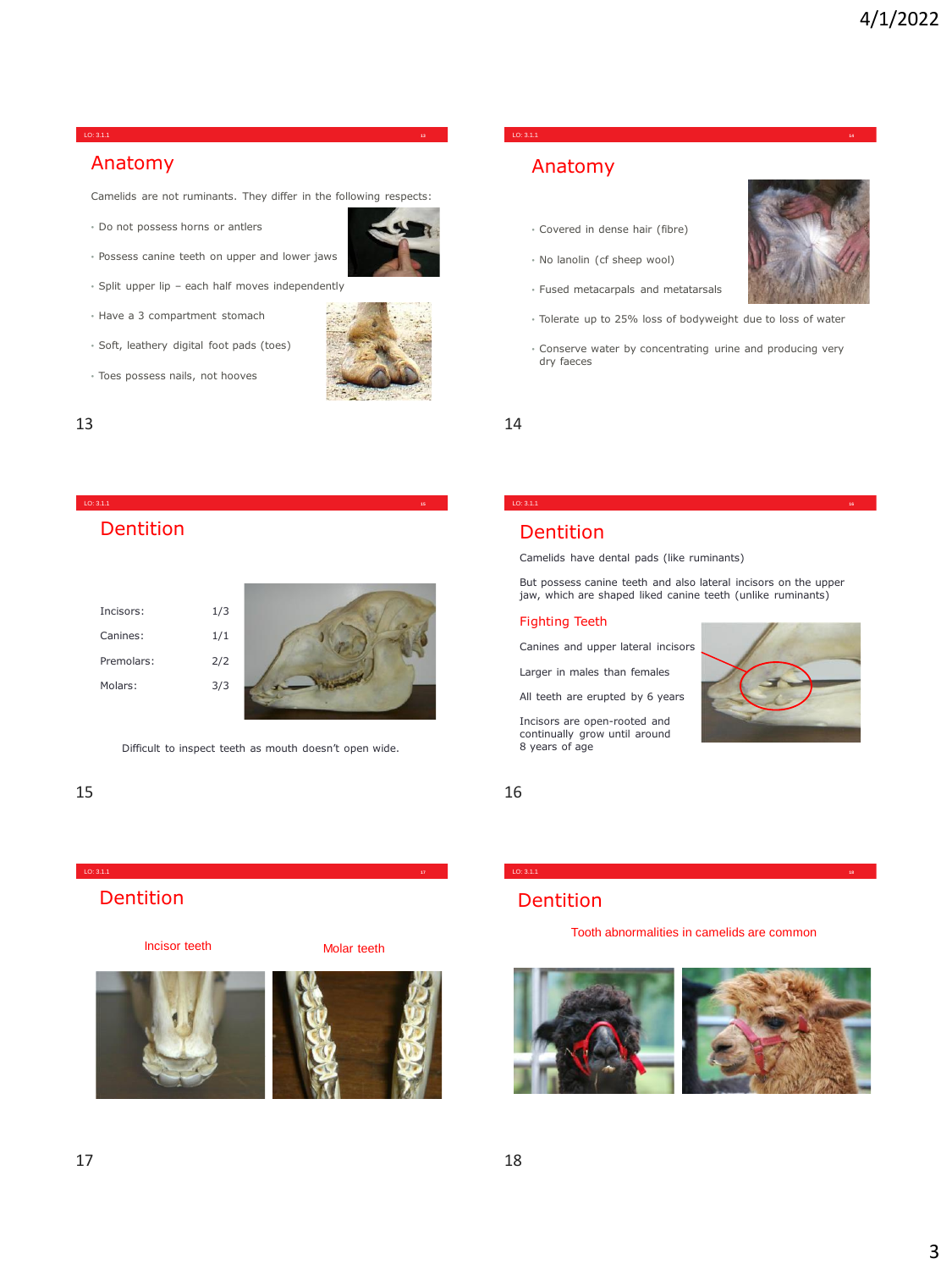

Prognathiaism is common

Mandible is longer than the maxilla

Teeth extend beyond the dental pad





LO: 3.1.1 **<sup>20</sup>**

## Brachygnathiaism Overshot (parrot mouth)

Mandible is shorter than the maxilla

Incisor are 1/2" or more behind the dental pad



LO: 3.1.1 **<sup>22</sup>**

19 20



## Digestive system

- Strict herbivores
- Fore-gut digesters
- Short tongue (cf. cattle)
- 3 chambered stomach
	- $C-1 =$ rumen  $C-2$  = reticulum  $C-3 = abomasum$
- Chew the cud
- Very efficient grazers of rough pasture

21 22

## Reproductive system

Females mature at around 12-18 months of age Males mature slightly later (around 2 years of age) May breed all year round, but usually in summer in UK Do not exhibit oestrus, but are induced ovulators Ovulation induced by penile penetration of vagina and cervix Mate in a prone "kush" position (sternal recumbency) Female will "spit-off" the male if not receptive

LO: 4.10 & 3.1.1 **<sup>23</sup>**

## Reproductive system

• Gestation length of around 11½ months

LO: 3.1.1 **<sup>24</sup>**

- But can be anything from 320-380 days
- Only carry a single cria
- Ultrasound pregnancy diagnosis from 60 days of gestation
- Conception highest if mated 20-30 days after parturition
- Embryo transfer and AI both possible



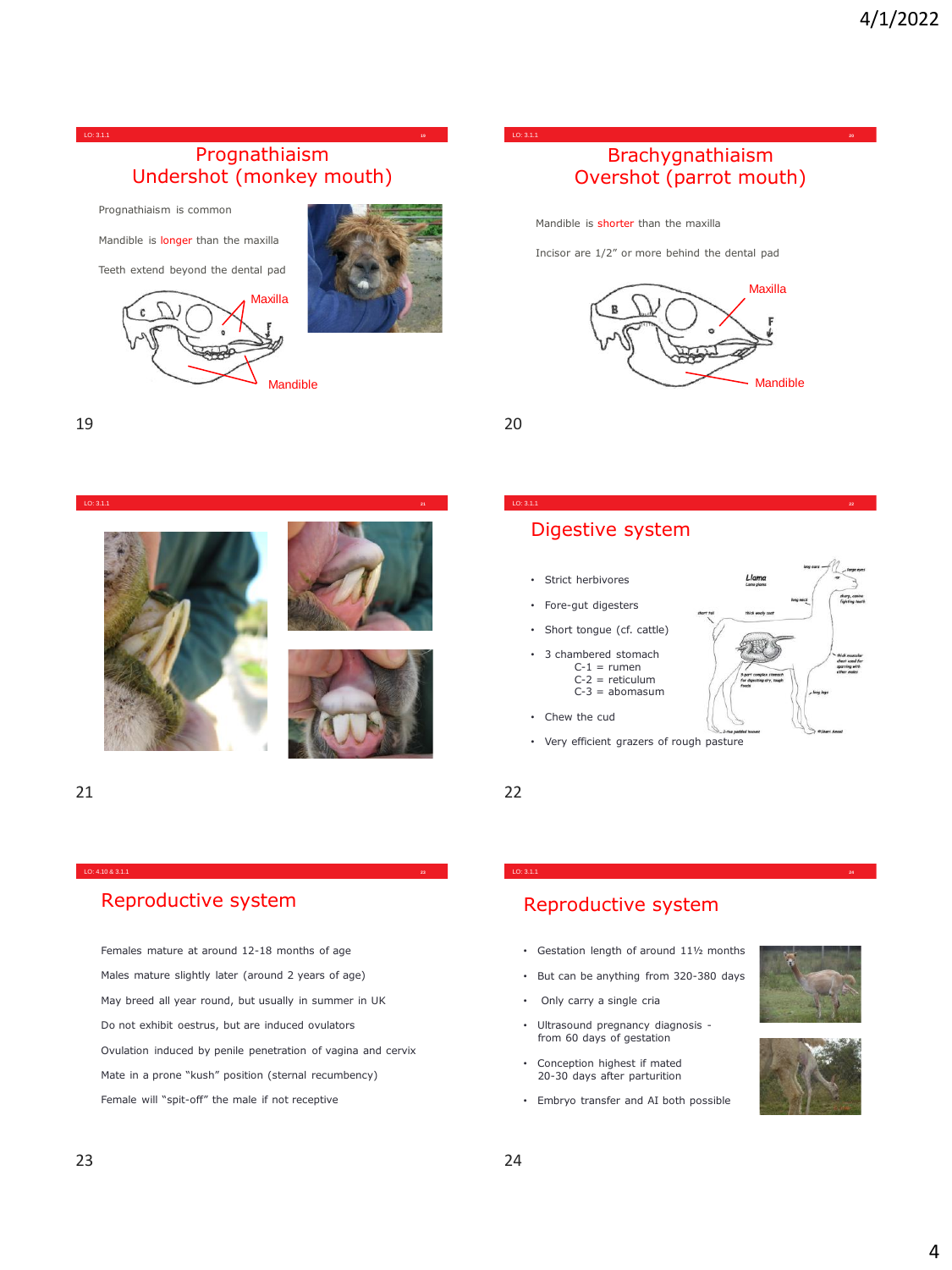**26**

## Biological data

LO: 4.10 & 3.1.1 **<sup>25</sup>**

|                                   | Alpaca     | Llama                   |
|-----------------------------------|------------|-------------------------|
| Adult weight (kgs)                | $50 - 90$  | $120 - 250$             |
| Adult height to withers (cms)     | $76 - 100$ | $150 - 180$             |
| Life span (years)                 | $15 - 20$  | $15 - 20$               |
| Gestation (days)                  |            | 320-380 (average 342)   |
| Birth weight of cria (kgs)        | $6 - 9$    | $10 - 14$               |
| Rectal Temperature                |            | $38.5 - 39.5^{\circ}$ C |
| Respiratory rate (breaths/minute) |            | $10 - 30$               |
| Heart rate (beats/minute)         |            | $60 - 90$               |

25 26

#### LO: 4.2 **<sup>27</sup>**

#### Environmental conditions (Ventilation, Temperature, Humidity, Lighting, Noise)

- SA camelids are normally kept outdoors throughout the year in the UK
- They can survive in sub-zero temperatures, but should be provided with shelter from rain and sun
- Can suffer from heat stress if unshorn
- May become recumbent, with panting and colic signs
- Provide shade and water for cooling (pond). Showers are not effective, as coat too thick for water to penetrate

LO: 4.1 **<sup>29</sup>**

## Enrichment

- The provision of rock salt licks is both an enrichment and helps to prevent urolithiasis in males
- Toys and playthings can work for young camelids, but adults may soon tire
- Deep straw bedding provides comfort, drainage and allows natural foraging behaviour
- Sand for bedding or cattle "comfort mats" are also suitable for indoor resting areas





### **Module 4**

### Animal Care, Health and Management



## **Housing**

• Camelids are herd animals with a distinct social hierarchy

LO: 4.2 **<sup>28</sup>**

- Need social and visual interaction with other animals
- Don't house singly, unless entire males.
- Don't overcrowd need space to avoid dominant animals
- No HO guidelines on stocking densities for camelids
- Outdoors fencing needs to be 5-6 feet high
- Indoors allow plenty of headroom to rear up.

#### 27 28

## Feeding

• Camelids need fodder with a high fibre content for normal digestion and metabolism.

LO: 4.6 **<sup>30</sup>**

- Long fibre better than chopped fibre (i.e. hay or silage)
- Rough grazing is better than lush grazing
- Grass that is too rich can lead to metabolic in-balances, indigestion, and the development of behavioural disorders.
- Camelids with ad-lib access to hay/pasture do not usually develop these stereotypes.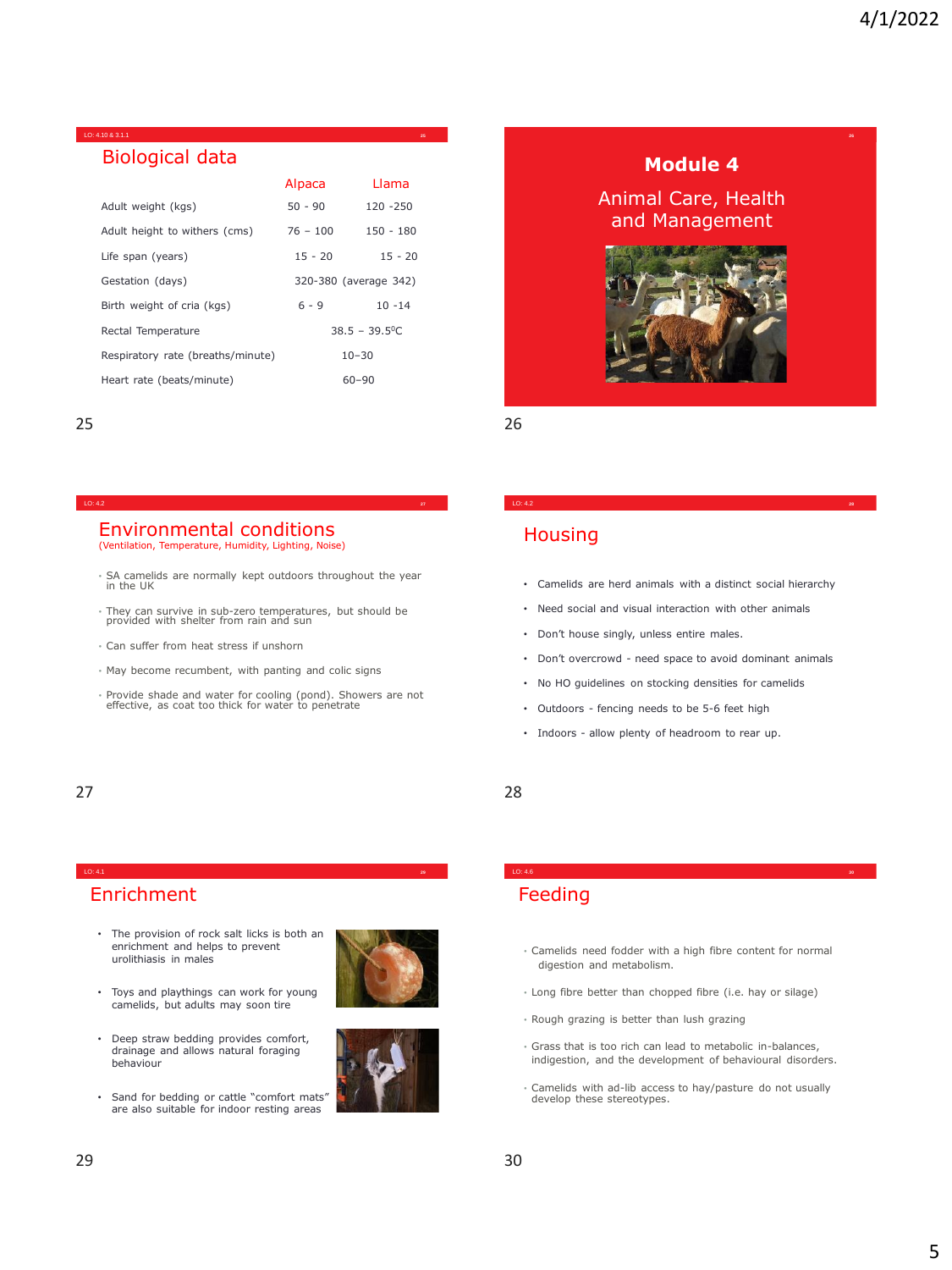#### LO: 4.6 **<sup>31</sup>**

#### Estimated daily requirements of roughage for camelids

| Body            |          | Lucerne (Alfalfa) hay<br>Ryegrass hay |          |                 | Maize silage |                 |
|-----------------|----------|---------------------------------------|----------|-----------------|--------------|-----------------|
| weight<br>(kgs) | (as fed) | (dry<br>matter)                       | (as fed) | (dry<br>matter) | (as fed)     | (dry<br>matter) |
| 10              | 0.4      | 0.3                                   | 0.2      | 0.15            | 0.7          | 0.2             |
| 20              | 0.6      | 0.5                                   | 0.4      | 0.3             | 1.2          | 0.4             |
| 40              | 1.0      | 0.8                                   | 0.7      | 0.6             | 2.0          | 0.8             |
| 50              | 1.2      | 1.0                                   | 0.8      | 0.7             | 2.4          | 1.0             |
| 75              | 1.6      | 1.3                                   | 1.0      | 0.9             | 3.1          | 1.1             |
| 125             | 2.2      | 1.8                                   | 1.5      | 1.4             | 4.6          | 1.4             |
| 175             | 3.0      | 2.6                                   | 2.0      | 1.75            | 5.9          | 1.7             |
| 225             | 3.5      | 3.2                                   | 2.4      | 2.2             | 7.2          | 2.0             |
| 250             | 4.0      | 3.5                                   | 2.6      | 2.4             | 7.7          | 2.3             |

### **Handling**

- May suffer from heat stress if chased around for too long
- Best to gather the whole herd into a compound and then separate the animal/s required
- May use a race or a crush (chute)
- Not usually a job for a single person



#### Feeding LO: 4.6 **<sup>32</sup>**

- Camelids can live on grass alone (hay in winter)
- Concentrate feeds can lead to obesity unless restricted
- However, supplement with concentrates if young or pregnant
- Use sheep nuts, or "Camelibra" (with added Vitamin D)
- High mineral contents in Andes vegetation. May need to supplement with minerals to prevent deficiencies in UK
- Make sure animals have sufficient room to all eat at the same time
- Clean water must always be available



## **Handling**

- Additional restraint may be given by gently squeezing an ear – acts as a "twitch"
- Animals may sink to their knees ("kush") at any time
- Make sure you can rapidly release the head if this happens in a crush
- Use support straps under belly to prevent "kushing"



#### 33 34

## **Handling**

- Most camelids can be trained to a halter
- Some llamas may need sedation before they can be safely handled
- Llamas and alpacas can "spit" and kick at handler
- Often will adopt the kush position but may suddenly spring up to try and escape





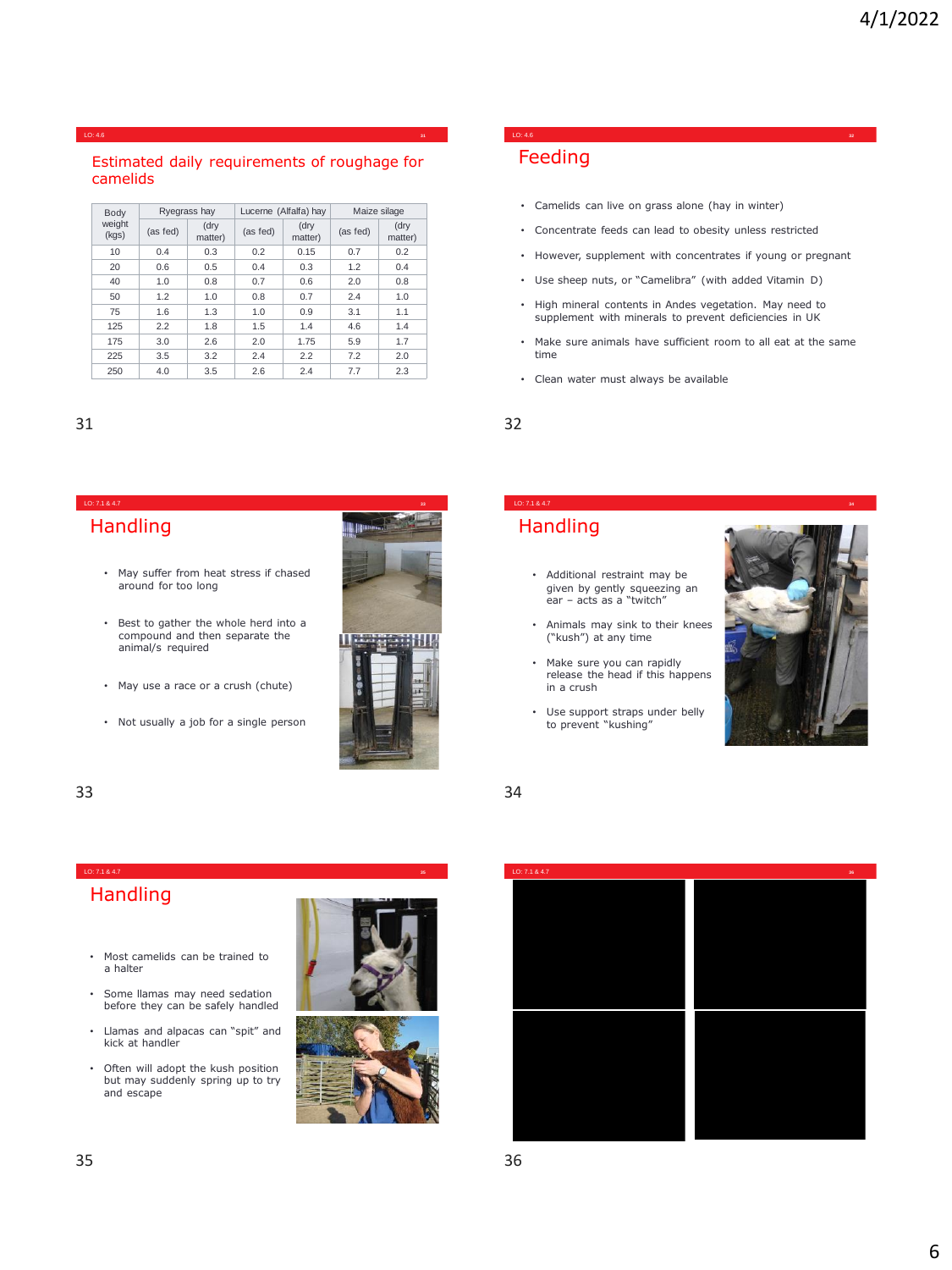

LO: 5.2 **<sup>39</sup>**

## Body Condition Scoring

- Feel over the lumbar region and around the pelvis and ribs
- CS1 (emaciated) CS5 (obese)
- Record the scores for future reference
- Condition scoring is an essential tool for assessing body condition
- Needs regular practice to achieve consistency





#### 39 40



#### LO: 5.2 **<sup>38</sup>**

## Health

#### Camelids are NOT listed in Schedule 2 "Buyer Beware"

1) Clinical examination for: appearance – limb deformities - dentition - tooth abscess fleece body condition score



3) Laboratory tests: blood sample

faecal sample skin scraping

 $37$  38

### Body Condition Scoring



LO: 5.2 **<sup>42</sup>**

LO: 5.2 **<sup>40</sup>**





## **Shearing**

- Alpacas should be shorn annually
- Usually in early summer (May)
- Fibre is very fine and valuable for clothing
- Vicuna fibre reserved for Inca kings
- Llama fibre coarser and less valuable
- Shear to prevent overheating during the summer in UK

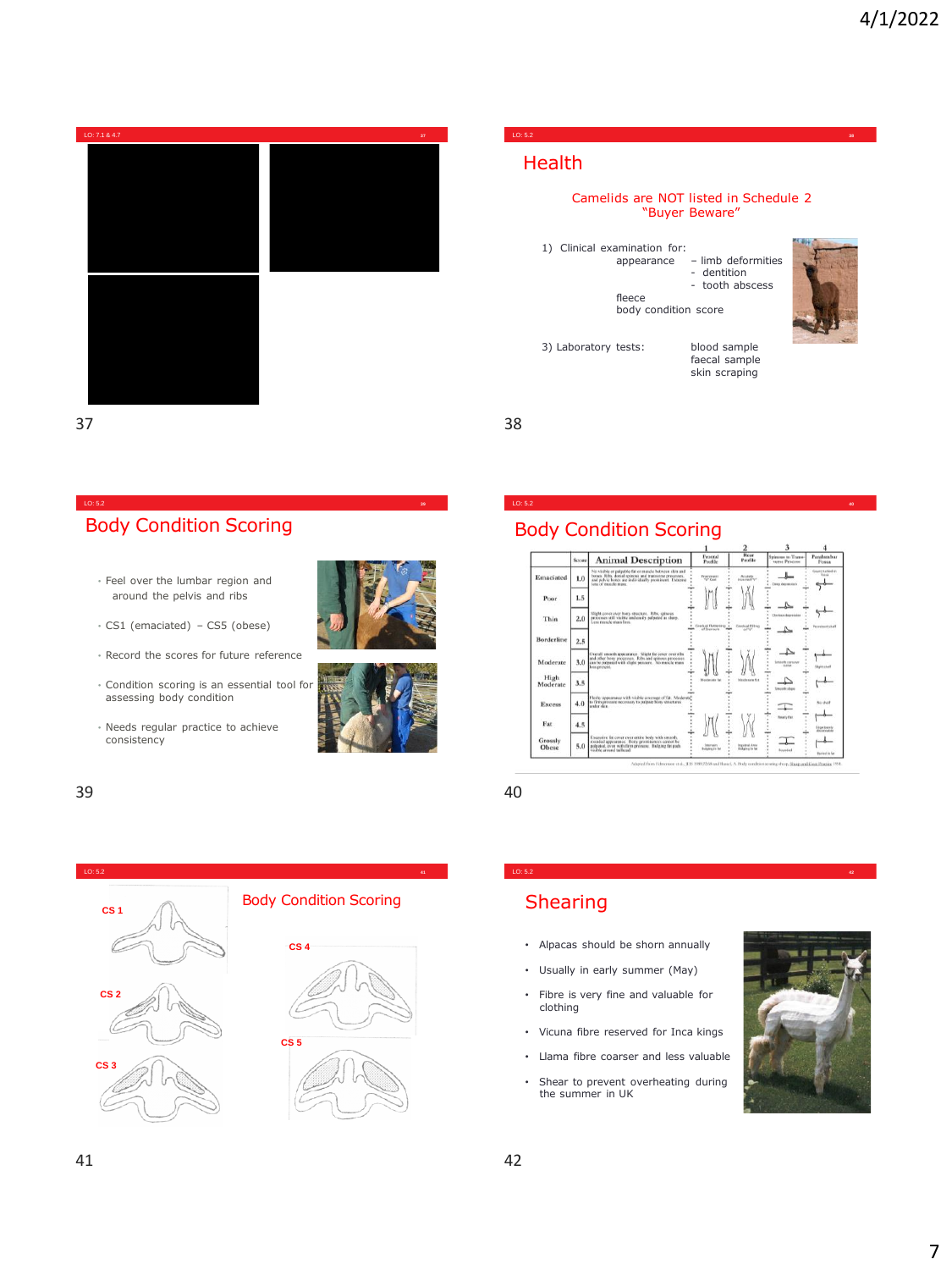#### LO: 5.2 **<sup>43</sup>**

### Foot Care

- Overgrowth of toenails is common
- May need to be trimmed regularly





### Internal Parasites

| Nematodes         | Roundworms              |
|-------------------|-------------------------|
| <b>Trematodes</b> | Liver fluke             |
| Cestodes          | Tapeworms               |
| Protozoa          | Coccidia and Toxoplasma |



Camelids harbour the same species of internal parasites as sheep, so take care when cross-grazing with these.

LO: 5.2 **<sup>45</sup>**

Camelids with parasites are less likely to scour than sheep, as they are very efficient at resorbing water in the large intestine.

LO: 5.2 **<sup>47</sup>**

45 46

## Other Camelid Conditions

- Stomach ulcers (found in C3)
- Tooth root abscessation (usually aged 2-5 years)
- Ricketts (Vitamin D deficiency) from lack of sunlight in young
- Trace element deficiencies –may need mineral supplements if only fed home–grown roughage





## Infectious Diseases

| <b>Bacterial</b> | Clostridial - tetanus and entertoxaemias   |
|------------------|--------------------------------------------|
|                  | Bovine Tuberculosis - M.bovis              |
|                  | Johnes disease (M. avium paratuberculosis) |
|                  | Caseous lymphadenitis                      |
|                  | Enzootic Abortion of Ewes (EAE)            |
| <b>Viral</b>     | Bovine Viral Diarrhoea and Border Disease  |
| Fungal           | Ringworm                                   |
|                  |                                            |

LO: 5.2 **<sup>44</sup>**

43 44

## External Parasites

#### Mange

Due to Sarcoptes, Psoroptes or Chorioptes mites

LO: 5.2 **<sup>46</sup>**

LO: 5.2 **<sup>48</sup>**

#### Lice

Biting and sucking lice

#### Ticks

Nasal bots



## Aids to diagnosis

Ultrasound scanning

Laboratory examination

- Faeces
- Blood
- Milk
- Other tissues (urine/hair)

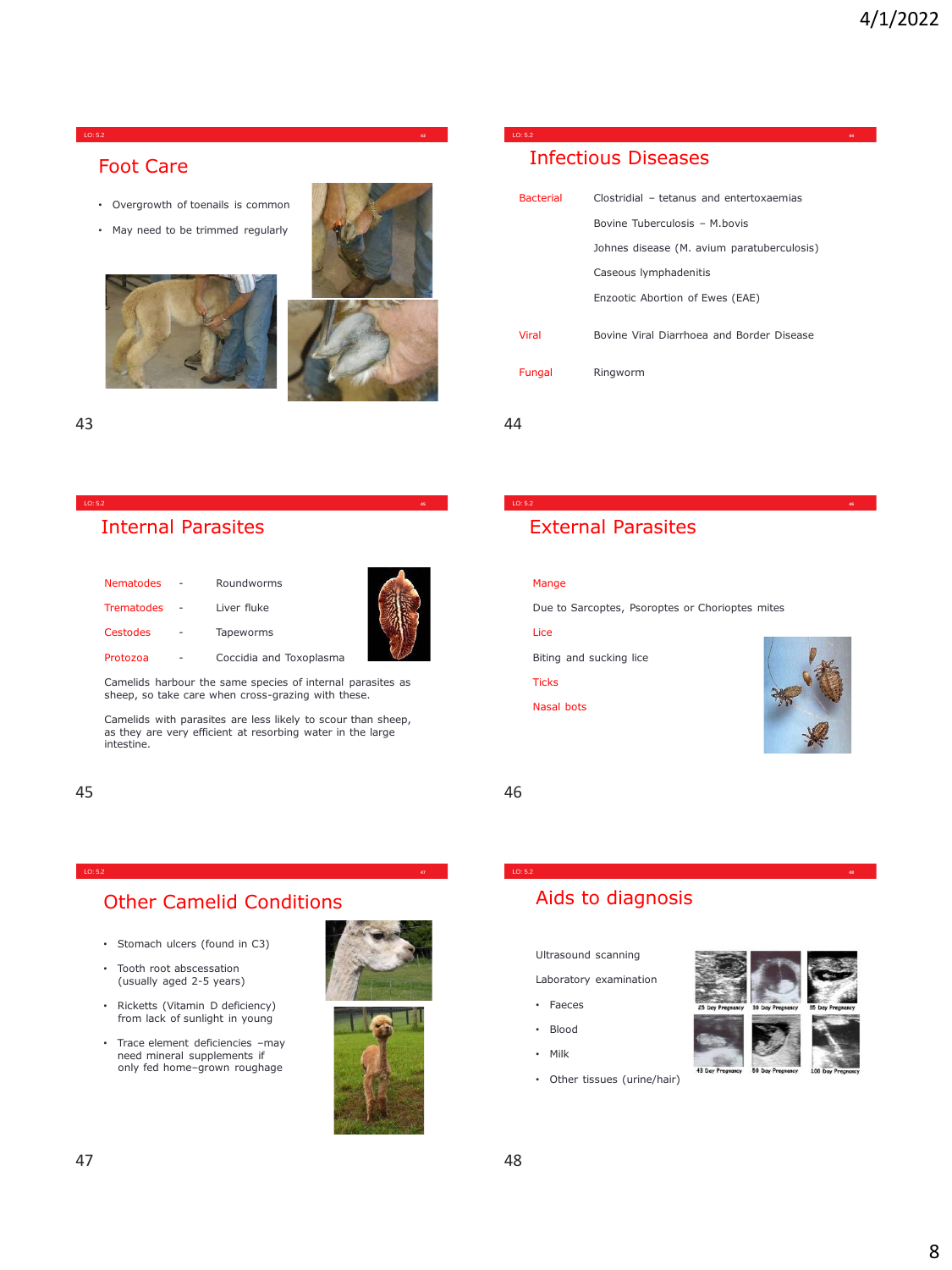#### LO: 5.2 **<sup>49</sup>**

## Vaccination

#### Clostridial diseases

Ubiquitous environmental bacteria that cause fatal diseases such as tetanus, enterotoxaemias, blackleg and gas-gangrene

It is essential that all camelids are vaccinated against clostridia

Use a 4 in 1, 7 in 1 or 10 in 1 sheep vaccine

| Primary course | - 2 doses, 4-6 weeks apart from 8 weeks |  |  |
|----------------|-----------------------------------------|--|--|
|                |                                         |  |  |

Boosters - Annually

49 50

### Methods of assessing pain

#### Objective methods

#### Measure

• Physiological stress responses (eg, plasma cortisol levels)

LO: 5.2 **<sup>51</sup>**

- Changes in levels of biochemical markers (eg, acute phase proteins)
- Changes in temperature, respiration and heart rate
- Clearly defined patterns of behaviour (vocalisation).

# **Module 5**

Recognition of Pain, Suffering and Distress

#### Methods of assessing pain

#### Subjective methods

These are value judgements. They require the evaluation of behaviour, posture and other clinical signs.

LO: 5.2 **<sup>52</sup>**

- May grade the level of pain (0 to 10).
- But these judgements are open to operator variability
- Become more repeatable and reliable with appropriate experience and training.
- Must have a consistent approach to pain assessment.

#### 51 52

#### Recognition of pain in camelids

LO: 5.2 **<sup>53</sup>**

- Camelids can tolerate severe injury without necessarily showing overt signs of pain or distress.
- When ill, they usually become isolated from the herd
- Reduced eating and drinking, and decreased "cudding".
- They may grunt, but generally don't grind their teeth
- Don't usually vocalise





## Recognition of pain in camelids

LO: 5.2 **<sup>54</sup>**

There may also be changes in:

- posture (guarding abdomen or change posture frequently)
- movement (lying down, reluctance to move, lameness)
- facial expression increased lip-curling (grimace scale)
- ear position (down)
- breathing (rapid and shallow)
- behaviour (increased agitation)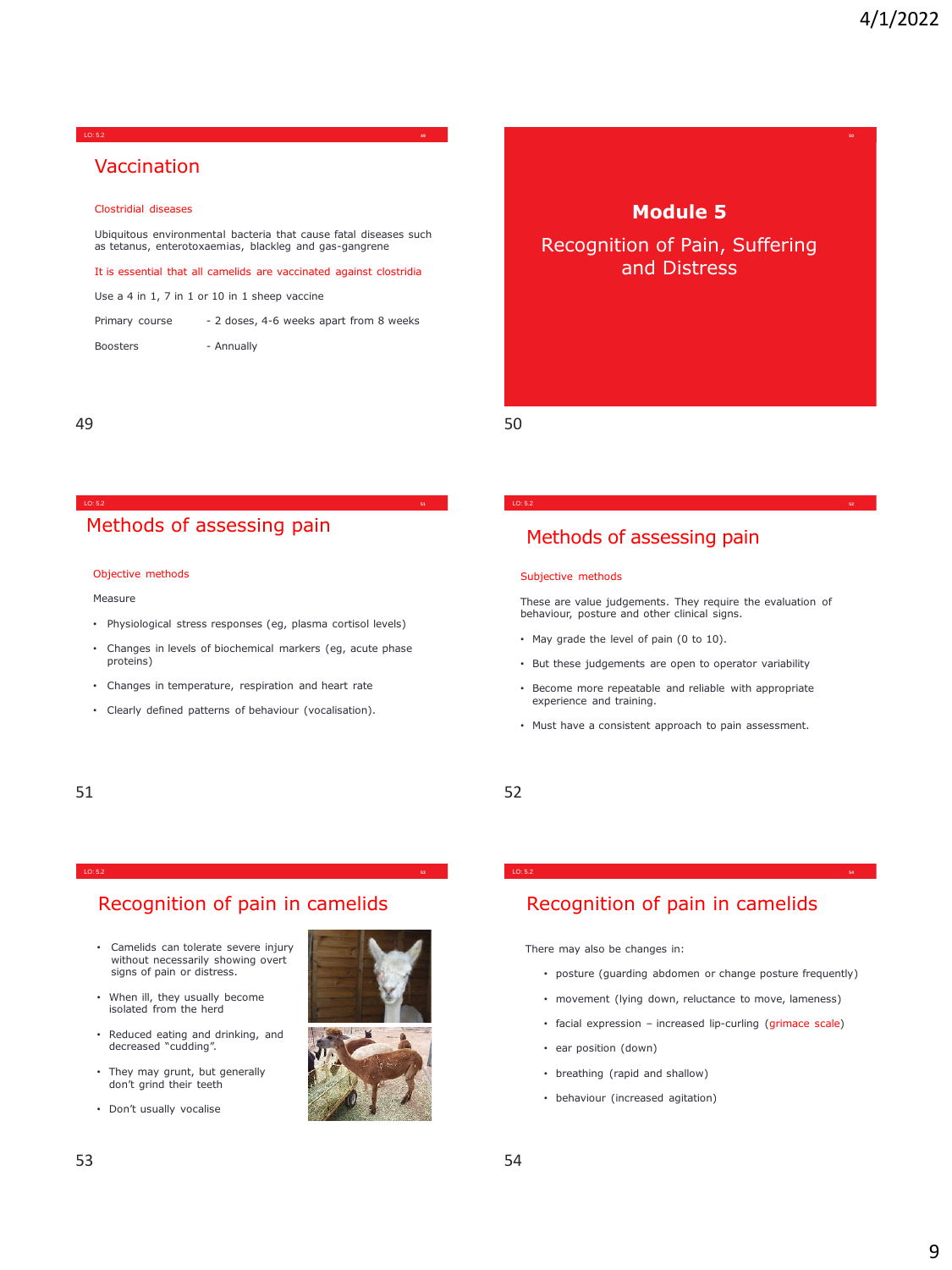## **Module 7**

Minimally Invasive Procedures

#### Without Anaesthesia

## Administration of substances

- Oral
- Subcutaneous
- Intramuscular
- Intravenous



55 56

#### LO: 7.5 **<sup>57</sup>**

## Oral dosing

Camelids cannot open mouth very wide

May need to use a mouth gag

Tongue is short and difficult to examine

Do not possess a large dorsum to tongue

May use a syringe or drench gun

#### $57$  58

## Intramuscular injections

LO: 7.5 **<sup>59</sup>**

Give into the semimembranosus, semitendonosus or triceps muscles

May be painful – restricted to small volumes

Use a 19 gauge, 1 inch needle in adult alpacas

Use a 19 gauge 1.5 inch needle in adult llamas



## Subcutaneous injections

LO: 7.5 **<sup>58</sup>**



LO: 7.5 **<sup>60</sup>**

#### Intra-venous injections

Long necks but no jugular groove as in ruminants, due to lack of muscle

Jugular vein not usually visible

Venepuncture more difficult than in cattle and sheep and there is a greater risk of complications

Use an 18-19 gauge, 1 inch needle for adults

Insert needle at 45-60<sup>0</sup> angle

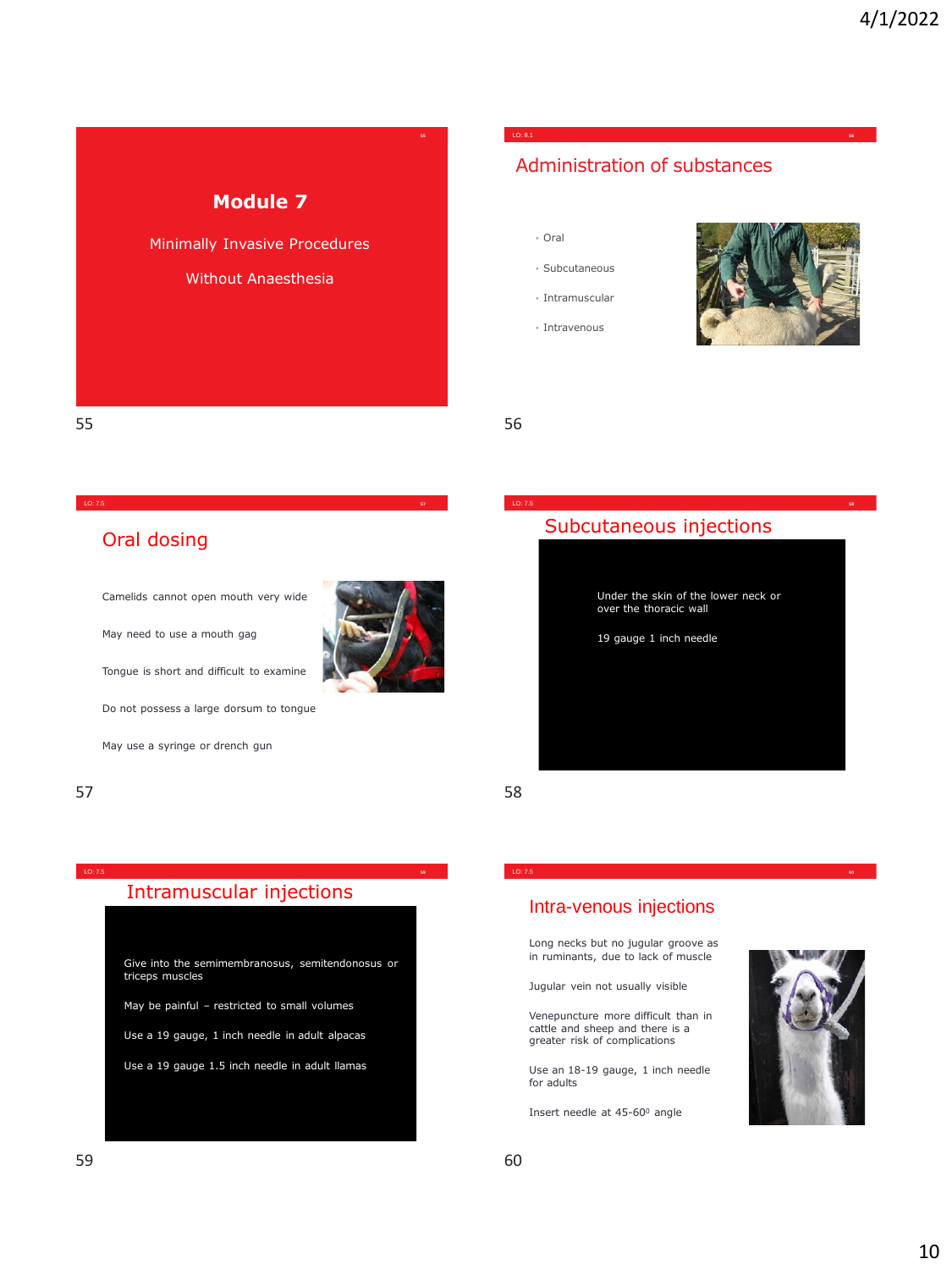**64**

#### Intra-venous injections

High venepuncture (upper 1/3 of neck)

Skin thinner, Vein more superficial Separated from the carotid artery

Low venepuncture (lower 1/3 of neck)

Vein larger Site easier to palpate Vein runs close to carotid artery







61 62

## Collection of Blood

![](_page_10_Picture_13.jpeg)

LO: 7.5 **<sup>63</sup>**

63 64

# Sedation, Analgesia Local and General Anaesthesia in Camelids

LO: 20.1 **<sup>66</sup>**

## **Sedation**

1) Xylazine, (also Medetomidine, Detomidine and Romifidine)

LO: 20.1 **<sup>65</sup>**

Powerful sedatives in camelids Alpacas less susceptible than llamas Also has some analgesic properties Good muscle relaxation

![](_page_10_Picture_20.jpeg)

Dose related effect - will cause recumbence at higher doses Prolonged recovery at high doses, but antagonist available

#### Sedation

2) Other sedatives

Butorphenol (Torbugesic)

Safe sedation without recumbancy

Diazepam (Valium)

Safe but effects can be variable

#### Acepromazine

Safe but may cause recumbency at high doses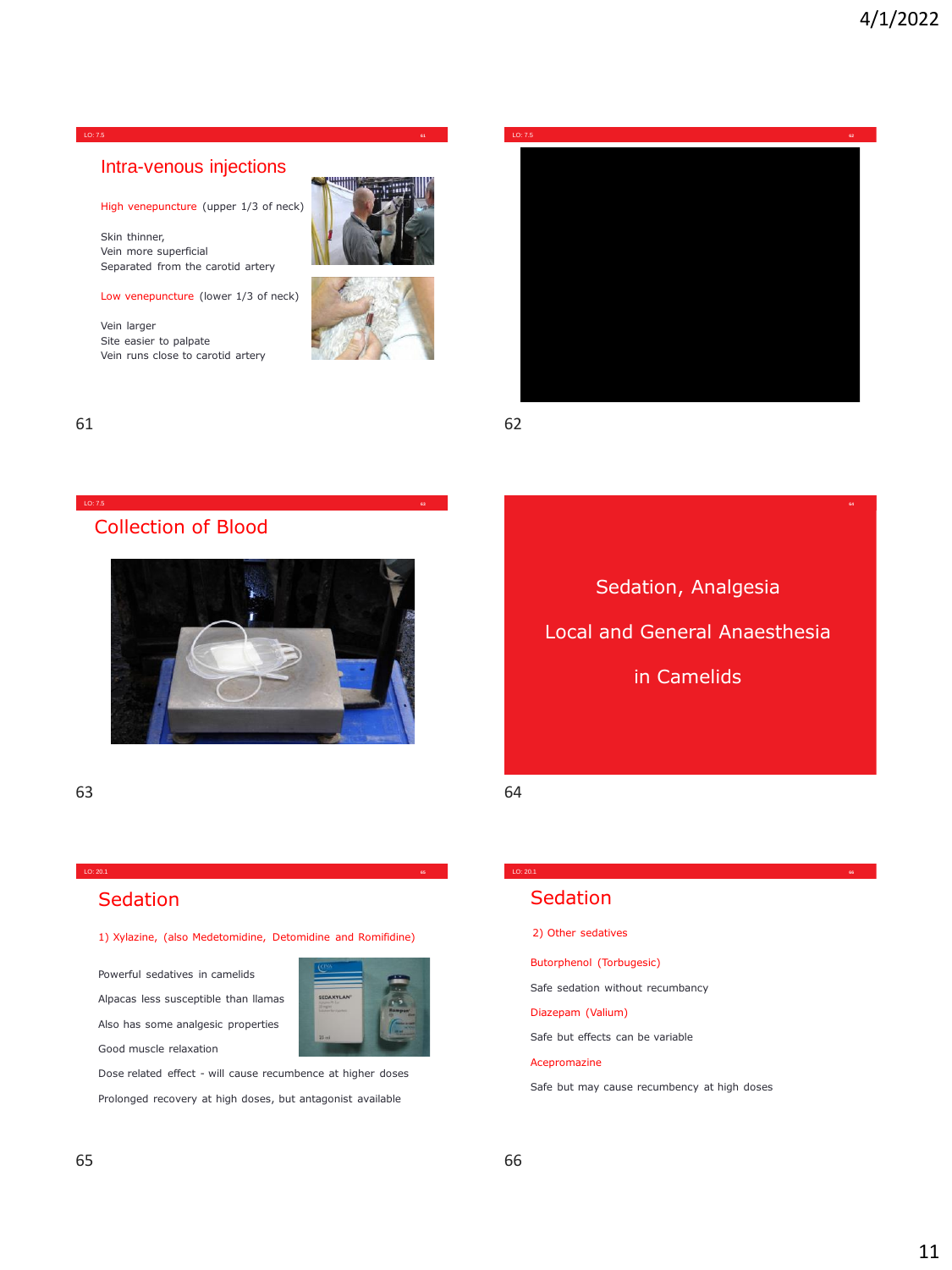#### Flunixin - Finadyne Meloxicam - Metacam Carprofen - Rimadyl Ketoprofen - Ketofen 1) Non-steroidal anti-inflammatories (NSAIDs) Analgesia LO: 20.12 **<sup>67</sup>** Buprenorphine – Vetergesic (CD) Butorphanol – Torbugesic Both are good for moderate to severe pain 2) Opioids Analgesia LO: 20.12 **<sup>68</sup>**

67 68

LO: 20.1 **<sup>69</sup>**

## General Anaesthesia

#### Pre-anaesthetic managemnet

Adults

Withhold food for 12-18 hours

No need to withhold water

Do not starve crias

Approximately 25% will regurgitate despite fasting Place in sternal recumbence (or right lateral)

### 69 70

Induction

2) Propofol i/v 3) Alfaxalone i/v

#### LO: 20.1 **<sup>71</sup>**

### General Anaesthesia

#### Maintenance

Isoflurane

Camelids should be intubated for any anaesthesia lasting longer than 5 minutes.

However, intubation is difficult in camelids

Need a long ET tube.

## Anaesthetic risks

| Inhalation pneumonia:   | Regurgitation<br>Salivation                               |
|-------------------------|-----------------------------------------------------------|
| Bloat:                  | Not normally seen                                         |
| Impaired respiration:   | Weight of abdominal viscera on<br>the diaphragm           |
| Impaired venous return: | Weight of abdominal viscera<br>on the posterior yena cava |

LO: 20.6 **<sup>72</sup>**

1) Ketamine and Xylazine mixture (+ Butorphanol?)

LO: 20.1 **<sup>70</sup>**

General Anaesthesia